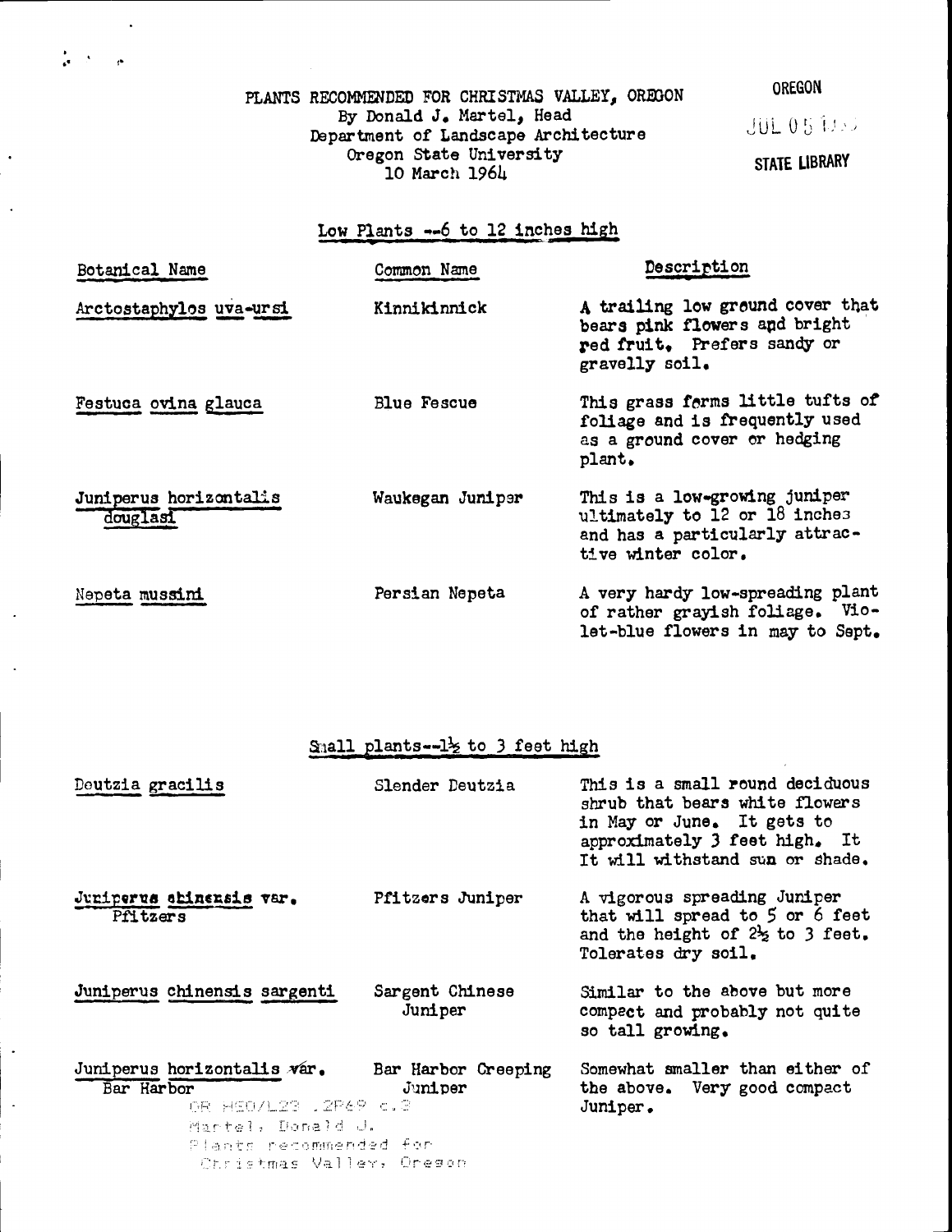Plants recommended for Christmas Valley, Oregon - Page 2

 $\mathbf{1} \rightarrow \mathbf{1}$ 

 $\cdot$ 

- Juniperus horizontalis var. Andorra Juniper The Andorra Juniper is particular-<br>Andorra 19 attractive in the winter at ly attractive in the winter at which time it takes on a rather purplish color.
- Potentilla fruticoss Bush Cinquefoil A very hardy deciduous plant that bears yellow flowers in the early summer. Normally to 3 or  $#$  feet high. One of the best low-growing hardy shrubs.
- Spirsea humalda var. Anthony Anthony Waterer Another very hardy deciduous plant<br>Waterer Spirea to about 3 feet high. Bright<br>crimson flowers in mid-summer.
- Symphoricarpos albus Common Snowberry A deciduous shrub to about 3 feet high. Tolerant of most conditions of soil and exposure. white berries in winter are its chief attraction.
- Viburtnum opulus var. Ewarf Dwarf European A very dense round mound of vege-<br>Cranberry Bush tation which seldom exceeds 2 feet high. It seldom flowers but its foliage is rather ornamental and has good fall color.
- Yucca filamentosa Adamsneedle Yucca A rather spectacular desert plant<br>with flower stalks to about 3<br>feet tall. Normally best in well-<br>drained sumny location. Flowers are yellowish-white in July or August.

## Medium plants-- $\mu$  to 5 feet high

| Berberis thumbergi                 | Japanese Barberry            | A round dense deciduous shrub with<br>pale yellow flowers in April.<br>It's very hardy and has a good<br>fall color which is followed by<br>its flame red berries. |
|------------------------------------|------------------------------|--------------------------------------------------------------------------------------------------------------------------------------------------------------------|
| Berberis thumbergi<br>atropurpurea | Redleaf Japanese<br>Barberry | Very similar to the above except<br>that the leaves are red.                                                                                                       |
| Euonymus alatus var. Dwarf         | Dwarf Winged<br>Euonymus     | A round shrub with deciduous leaves<br>that turn brilliant red in the<br>fall. Very hardy.                                                                         |
| Hydrangea arborescens              | Smooth Hydrangea             | This deciduous shrub bears white<br>flowers in June and July and does<br>an excellent job of growing under<br>most conditions.                                     |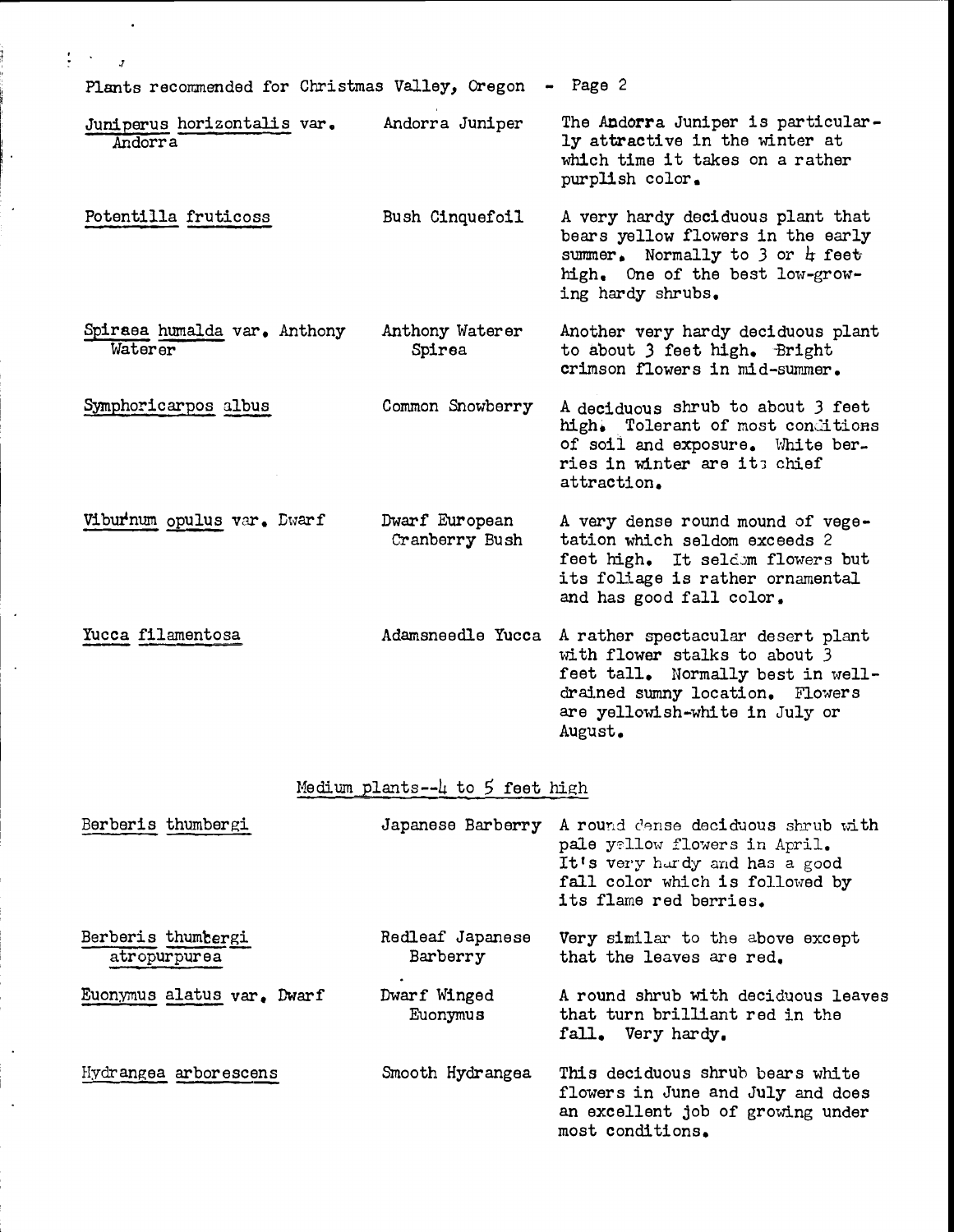| Plants recommended for Christmas Valley, Oregon + Page 3 |                                       |                               |                                                                                                                                                                                                     |
|----------------------------------------------------------|---------------------------------------|-------------------------------|-----------------------------------------------------------------------------------------------------------------------------------------------------------------------------------------------------|
|                                                          | Picea galuca albertaina var.<br>Dwarf | Dwarf Alberta White<br>Spruce | This is a very dense conical<br>shaped plant that may obtain a<br>height of 6 to 8 feet. If<br>planted in the vicinity of Fir<br>trees, it may develop spruce<br>galls.                             |
|                                                          | Pinus mugo mughus                     | Mugo Swiss<br>Mountain Pine   | This Pine grows to about $\mu$ to 5<br>feet, possibly higher. It is<br>round in its form and very hardy                                                                                             |
|                                                          | Prunus glandulosa var.<br>Doublepink  | Double Pink Almond<br>Cherry  | This is an irregular or round<br>shrub with rosy doublepink<br>flowers in May. It is quite har-<br>dy and puts on a good display<br>of blooms. The blooming wood<br>should be pruned back each year |
|                                                          | Salix purpurea var. Dwarf             | Dwarf Purple Osier<br>Willow  | This is a round dense deciduous<br>Willow that is very useful as<br>a hedge plant.                                                                                                                  |
|                                                          | Sorbaria sorbifolia                   | Ural Falsespirea              | An upright-growing plant of fin-<br>texture that produces creamy<br>white flowers in June and July.<br>Ultimate height about 6 feet.                                                                |
|                                                          | Spiraea bumalda var. Froebel          | Froebel Spirea                | A round plant with crimson<br>flowers in mid summer that is<br>quite similar to Anthony Wat-<br>$err_{\bullet}$                                                                                     |
|                                                          | Symphoricarpos orbiculatus            | Indiancurrant<br>Coralberry   | Rather similar to the Snowberry<br>except that the fruit is small=<br>er and purplish during the win-<br>ter months.                                                                                |
|                                                          |                                       |                               |                                                                                                                                                                                                     |

 $\sim$ 

## Large Shrubs--6 to 8 feet high

| Hydrangea paniculata var.<br>Peegee | Peegee panicle<br>Hydrangea | A tall-growing upright Hydrange:<br>with white to purplish flowers<br>in August and September.                                                                            |
|-------------------------------------|-----------------------------|---------------------------------------------------------------------------------------------------------------------------------------------------------------------------|
| Lonscera morrowi                    | Morrow Honeysuckle          | A more or less round shrub pro-<br>ducing white flowers in May<br>and June. Very hardy and wide-<br>ly used.                                                              |
| Posa foetida bicolor                | Austrian Copper             | This is a more or less round<br>shrub that produces rather spec<br>tacular coppery-red to orange-<br>scarlet flowers. This and<br>Harrison's Yellow are oldtime<br>roses. |
| Syringa persica                     | Persian Lilac               | A round shrub with pale lilac<br>flowers in May. It is quite<br>hardy and free flowering.                                                                                 |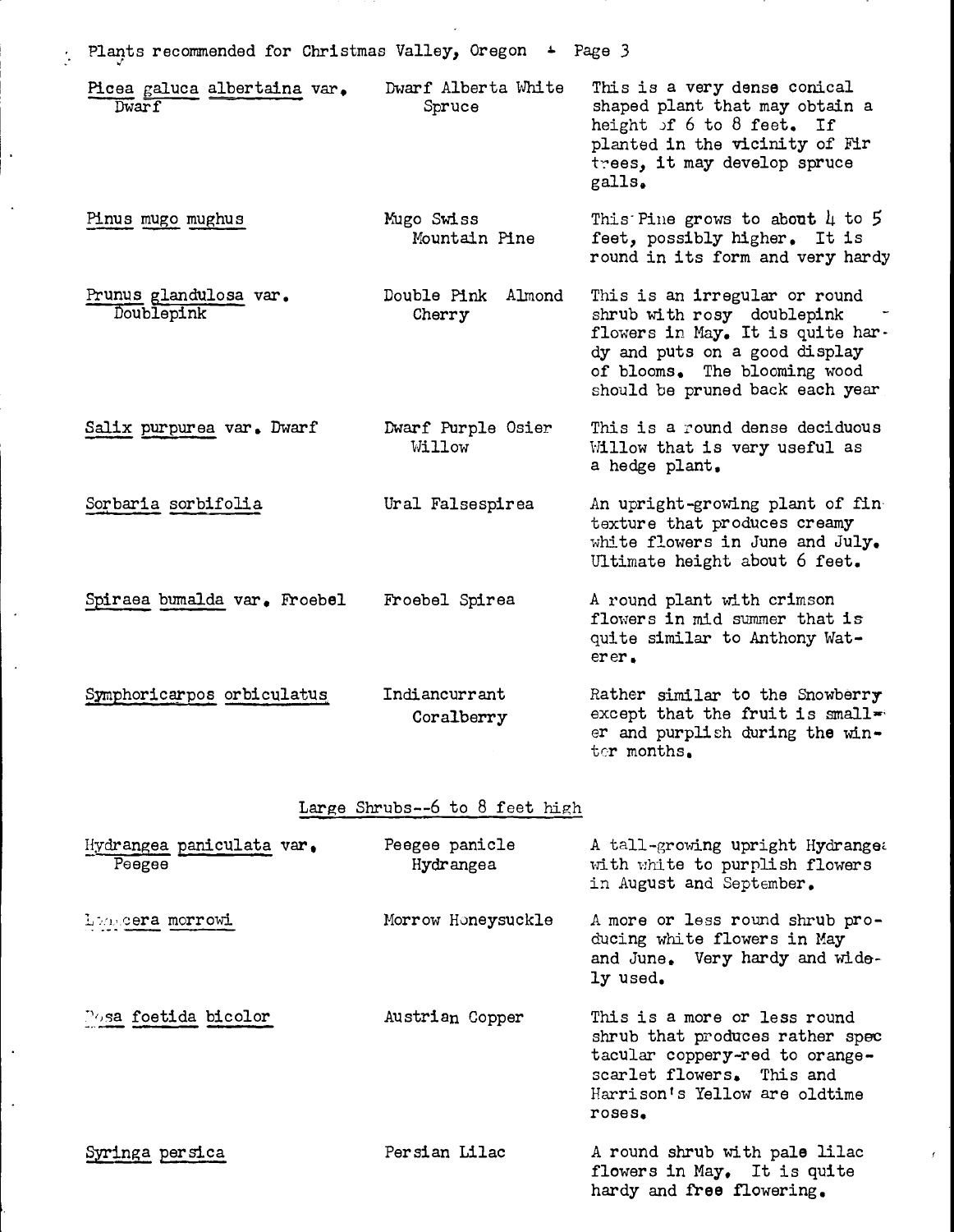Plants recommended for Christmas Valley, Oregon - Page  $\mu$ 

 $\sim 10^{-11}$ 

Tall Shrubs and Shrubby Trees-- 8 to 20 feet high

| Caragana arborescens                 | Siberian Peashrub               | A deciduous plant of upright<br>habit with yellow flowers in<br>May. Might possibly grow to<br>20 feet. Is frequently used<br>as a hedge plant or screen<br>plant is useful in a windbreak. |
|--------------------------------------|---------------------------------|---------------------------------------------------------------------------------------------------------------------------------------------------------------------------------------------|
| Euonymus alatus                      | Winged Eucnymus                 | Very similar to the Dwarf<br>Euonymus but grows to over 10<br>feet tall.                                                                                                                    |
| Lonicera tatarica                    | Tatarian Honey-<br>suckle       | A round deciduous shrub with<br>pink to white flowers in May.<br>Grows to about 10 feet under<br>good conditions.                                                                           |
| Prunus triloba                       | Flowering Plum                  | An upright irregular small tree<br>or shrub with pinkish flowers<br>in May.                                                                                                                 |
| Rhus typhina laciniata               | Cutleaf Staghorn<br>Sumae       | This variety of the above plant<br>seldom achieves 8 feet in height<br>The fall color is a combination<br>of yellow and crimson.                                                            |
| Syringa chinensis                    | Chinese Lilac                   | Another hardy Lilac that grows<br>possibly to 15 feet with rosy<br>purple flowers born in May.                                                                                              |
| Syringa varieties                    | Common Lilac                    | There are a great many varieties<br>of Common Lilac but they are<br>not necessarily reliable in so<br>far as blooms are concerned.<br>Frequently they will be injured<br>by late frosts.    |
| Tamarix pentandra                    | Fivestamen Tamarix              | This is a more or less rounded<br>shrub or treelike shrub with<br>rosy pink flowers in August and<br>September. Very hardy and tol-<br>erant of a variety of soils.                         |
| Thuja occidentalis var.<br>Pyramidal | Pyramidal Eastern<br>Arborvitae | A narrow columnar evergreen that<br>is frequently used for hedges.<br>Very old plants may exceed 20<br>feet in height.                                                                      |
| Thuja occidentalis var.<br>Ware Gold | Ware Gold Eastern<br>Arborvitae | This is a narrowly pyramidal<br>plant with golden yellow fol-<br>iage. Likewise useful as a<br>screen.                                                                                      |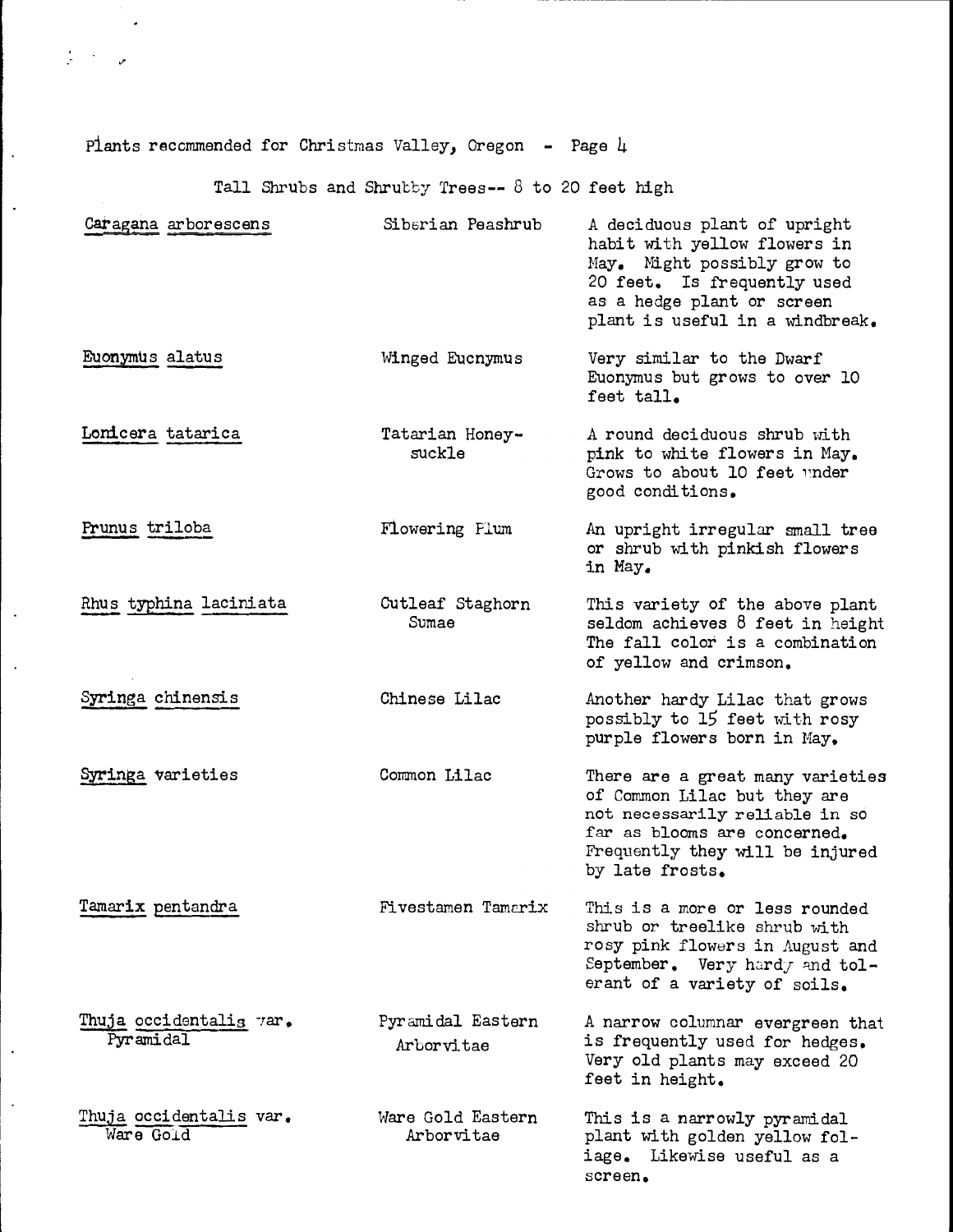Plarts recommended for Christmas Valley, Oregon - Page <sup>S</sup>

i,

| Viburnum lantana                        | Wayfaring Tree<br>Viburnum          | White flowers are born in May<br>and June. Is a deciduous shrub<br>over 10 feet tall.                                          |
|-----------------------------------------|-------------------------------------|--------------------------------------------------------------------------------------------------------------------------------|
| Viburnum opulus                         | European Cranberry<br>bush Viburnum | A round shrub with white<br>flowers in May and June that<br>has an excellent display of red<br>fall color in berries.          |
| Viburnum opulus var.<br>Common Snowball | Common Snowball                     | Structurally similar to the<br>above with white balls of<br>flowers in May and June.                                           |
|                                         | Trees--10 to 20 feet high           |                                                                                                                                |
| Elaeagnus angustifolia                  | Russian Olive                       | A hardy tree for adverse con-<br>ditions of soil.                                                                              |
| Malus arnoldiana                        | Arnold Crabapple                    | A rather low-spreading tree wit<br>pink flowers in May                                                                         |
| Malus halliana var. Parkman             | Parkman Crabapple                   | Flowers rose to deep pink in<br>May. Slow growing; does not<br>exceed 15 feet.                                                 |
| Malus sargenti                          | Sargent Crabapple                   | A very low bushy tree $8$ to 10<br>feet high with a 15-foot spread.<br>White flowers in May.                                   |
| Malus scheidecker                       | Scheidecker<br>Crabapple            | More or less rounded tree with<br>white flowers in May.                                                                        |
| Malus var. Katherine                    | Katherine<br>Crabapple              | Rounded tree with pink flowers<br>in May. Pinkish flowers turn<br>white.                                                       |
|                                         | Trees--20 to 30 feet high           |                                                                                                                                |
| Acer ginnala                            | Amur Maple                          | This is a shrubby tree with<br>rather inconspicuous yellowish<br>white flowers in May. Foliage<br>normally bright red in fall. |
| Malus floribunda                        | Japanese Flowering<br>Crabapple     | A low-headed deciduous tree wit<br>fragrant pink flowers which fac<br>to white.                                                |
| Malus hupehensis                        | Tea Crabapple                       | A broad-spreading tree with pin<br>flowers in May.                                                                             |
| Malus icensis var. Bechtel              | Bechtel Prarie<br>Crabapple         | A tree with high-arching branch<br>double pink flowers in May &<br>June.                                                       |
| Malus purpurea var. Eley                | Eley Purple<br>Crabapple            | A round-headed tree with dark<br>green foliage.                                                                                |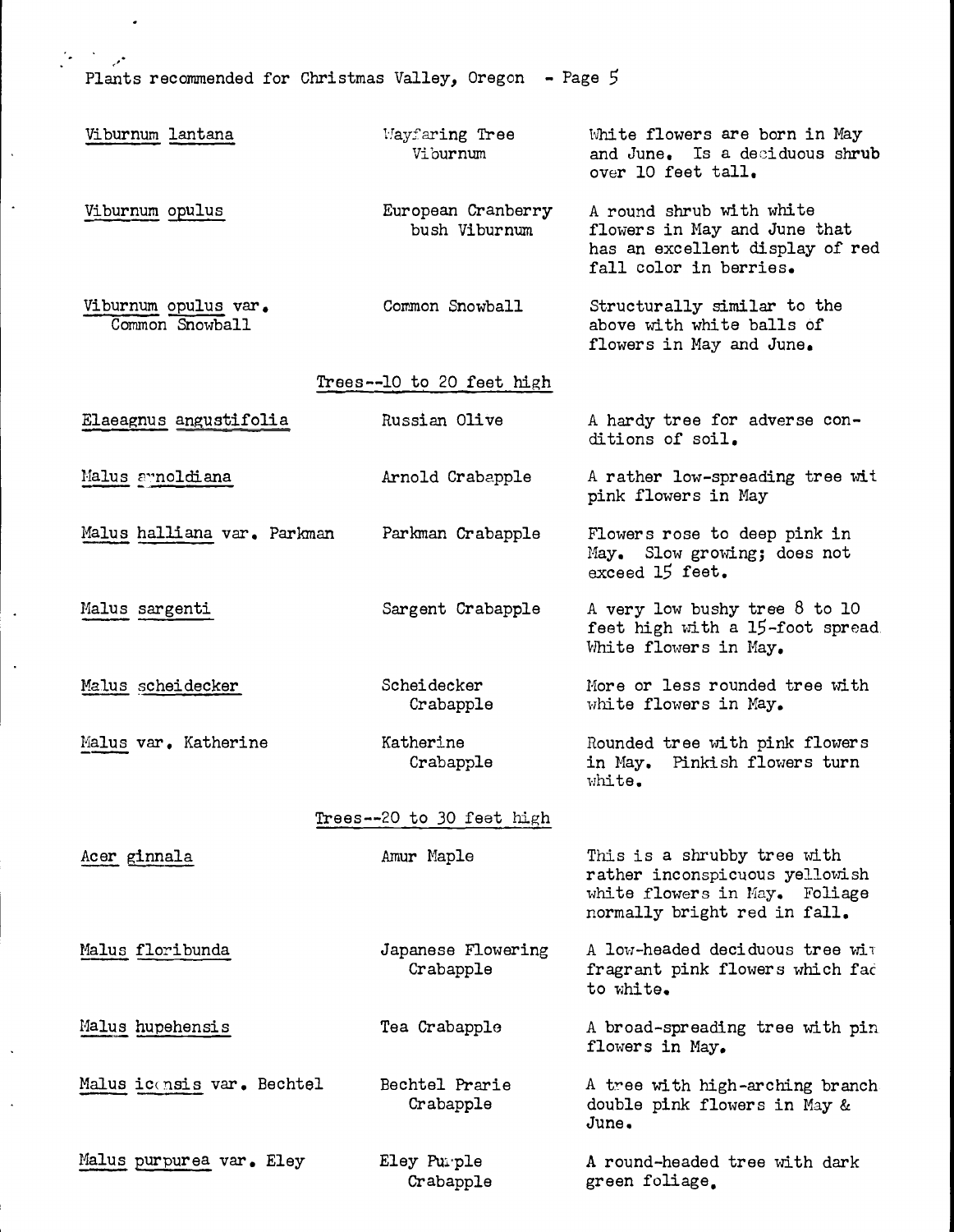| $\mathcal{R}^{\text{max}}$                               |                               |                                                                                                                                                                           |
|----------------------------------------------------------|-------------------------------|---------------------------------------------------------------------------------------------------------------------------------------------------------------------------|
| Plants recommended for Christmas Valley, Oregon - Page 6 |                               |                                                                                                                                                                           |
| Malus purpurea var. Lemoine                              | Lemcine Purple<br>Crabapple   | Very similar to the above with<br>darker flowers and darker<br>leaves.                                                                                                    |
| Prunus blireiana                                         | Blireiana Plum                | A more or less rounded low-<br>headed tree with double pink<br>flowers in February and March.<br>Leaves purple tinted.                                                    |
| Sorbus sucuparia                                         | European Mountain<br>Ash      | An oval-shaped tree with white<br>flowers in May. The fall col-<br>or is yellow. Red berries in<br>August and September.                                                  |
|                                                          | Trees--30 to 50 feet high     |                                                                                                                                                                           |
| Phellodendron amurense                                   | Amur Cork Tree<br>Koster Blue | A round-headed tree of vigorou.<br>growth that is useful as a<br>shade tree. Unfortunately very<br>difficult to find in the nurs-<br>eries.<br>A pyramidal formed conifer |
| Picea pungens var. Koster                                |                               | rather slow but persistent<br>growing plant. Foilage light<br>silvery green.                                                                                              |
|                                                          | Trees--50 to 75 feet high     |                                                                                                                                                                           |
| Acer negunde                                             | Boxelder                      | A very hardy round deciduous<br>tree that is useful in estab-<br>lishing shade fairly quickly.                                                                            |
| Aesculus carnea                                          | Red Horsechestnut             | A deciduous tree of oval form<br>with rosy-red flowers in May.<br>A fairly good shade tree.                                                                               |
| Aesculus hippocastanum                                   | Horsechestnut                 | An oval deciduous tree with<br>white and red flowers in May.<br>Similar to the above but coars<br>er in texture.                                                          |
| Betula pendula var. Cutleaf                              | Cutleaf White<br>Birch        | An oval or pyramidal tree with<br>very white bark.                                                                                                                        |
| Fraxinus pennsylvania<br><b>lanceolata</b>               | Green Ash                     | A round-headed tree quite use<br>ful for shade. Requires moder<br>ate moisture.                                                                                           |
| Quersus borealis maxima                                  | Eastern Red Oak               | A round-headed shade tree. Fall<br>color usually red.                                                                                                                     |
| Quercus coocinea                                         | Scarlet Oak                   | An oval to round-headed shaped<br>tree with brilliant fall color.                                                                                                         |
| Robinia pseudoacacia                                     | <b>Black Locust</b>           | A tall deciduous tree with<br>white fragrant flowers in June;<br>Vigorous and tolerant of diffi-<br>cult soils.                                                           |

 $\ddot{\cdot}$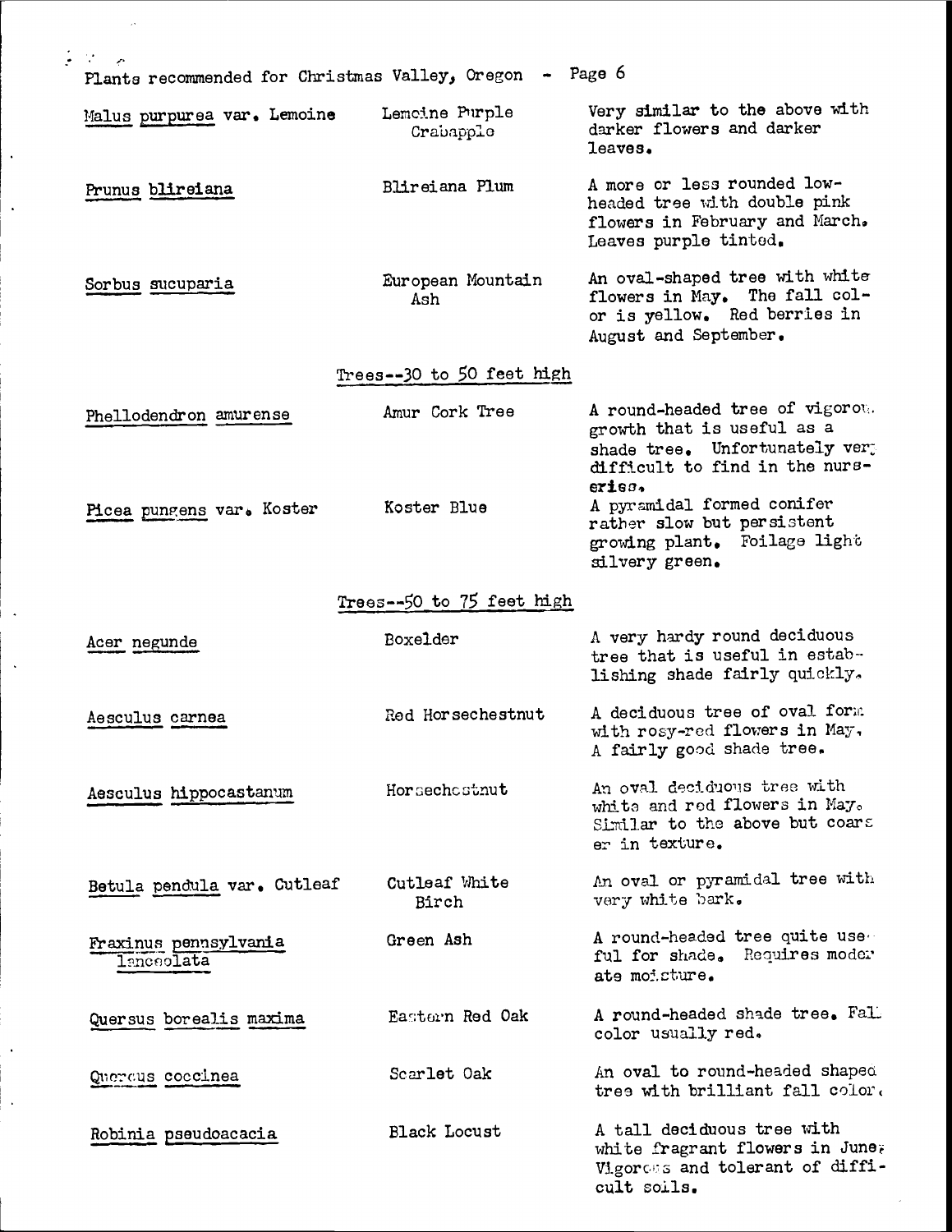Plants recommended for Christmas Valley, Oregon - Page 7

 $Trees - 75 to 100 feet high$ 

| Acer pla tanoides                      | Norway Maple               | A round-headed tree. Casts a<br>dense shade. There are several.<br>varieties such as Crimson King<br>with dark purplish leaves and<br>Schwedler which has purplish<br>leaves in the spring turning<br>dark green. |
|----------------------------------------|----------------------------|-------------------------------------------------------------------------------------------------------------------------------------------------------------------------------------------------------------------|
| Pinus nigra                            | Austrian Pine              | An irregular pyramidal tree of<br>dark green color. Very dense<br>and an excellent windbreak plant.                                                                                                               |
| Populus nigra var. Lombardy            | Lombardy Poplar            | A tall columnar tree that has<br>been widely used in Central Ore.                                                                                                                                                 |
| Quersus alba                           | White Oak                  | A round-headed tree that pro-<br>duces an excellent red fall<br>color.                                                                                                                                            |
| Tilia cordata                          | Littleleaf Lindon          | An oval or pyramidal-shaped tree<br>Fairly slow growing.                                                                                                                                                          |
|                                        | Trees--over 100 feet high  |                                                                                                                                                                                                                   |
| Acer rubrum                            | Red Maple                  | A round headed tree producing<br>red flowers in March and April.<br>A good shade tree.                                                                                                                            |
| Acer saccharinum                       | Silver Maple               | A round-headed shade tree of<br>rapid growth that has been wide.<br>ly used in Central Oregon.                                                                                                                    |
| Acer saccharum                         | Sugar Maple                | Oval to round headed. Reported<br>to be somewhat slower growing.                                                                                                                                                  |
| Gleditzia triac anthos                 | Honeylocust                | A round to oblong tree. Fairly<br>fast growing and hardy.                                                                                                                                                         |
| Gleditzia triac anthos var.<br>Moraine | Moraine Honey-<br>locust   | Similar to the above but pro-<br>duces neither spines nor fruit.                                                                                                                                                  |
| Pinus ponderosa                        | Ponderosa Pire             | This Pine is used widely as a<br>windbreak tree.                                                                                                                                                                  |
| Tilia americana                        | American Linden            | A broadly pyramidal deciduous<br>tree of coarse texture. Re-<br>quires modature.                                                                                                                                  |
|                                        | Vines                      |                                                                                                                                                                                                                   |
| Campsis radicans.                      | Common Trumpet-<br>creeper | Orange and acarlet fruits in<br>mid summer. Wide spreading<br>and hardy.                                                                                                                                          |
| Celastrus scandens                     | American Ritter<br>sweet   | A wide-spreading deciduous<br>vine with dark green leaves &                                                                                                                                                       |

 $f_{11}$ ,  $f_{22}$ ,  $f_{33}$  +